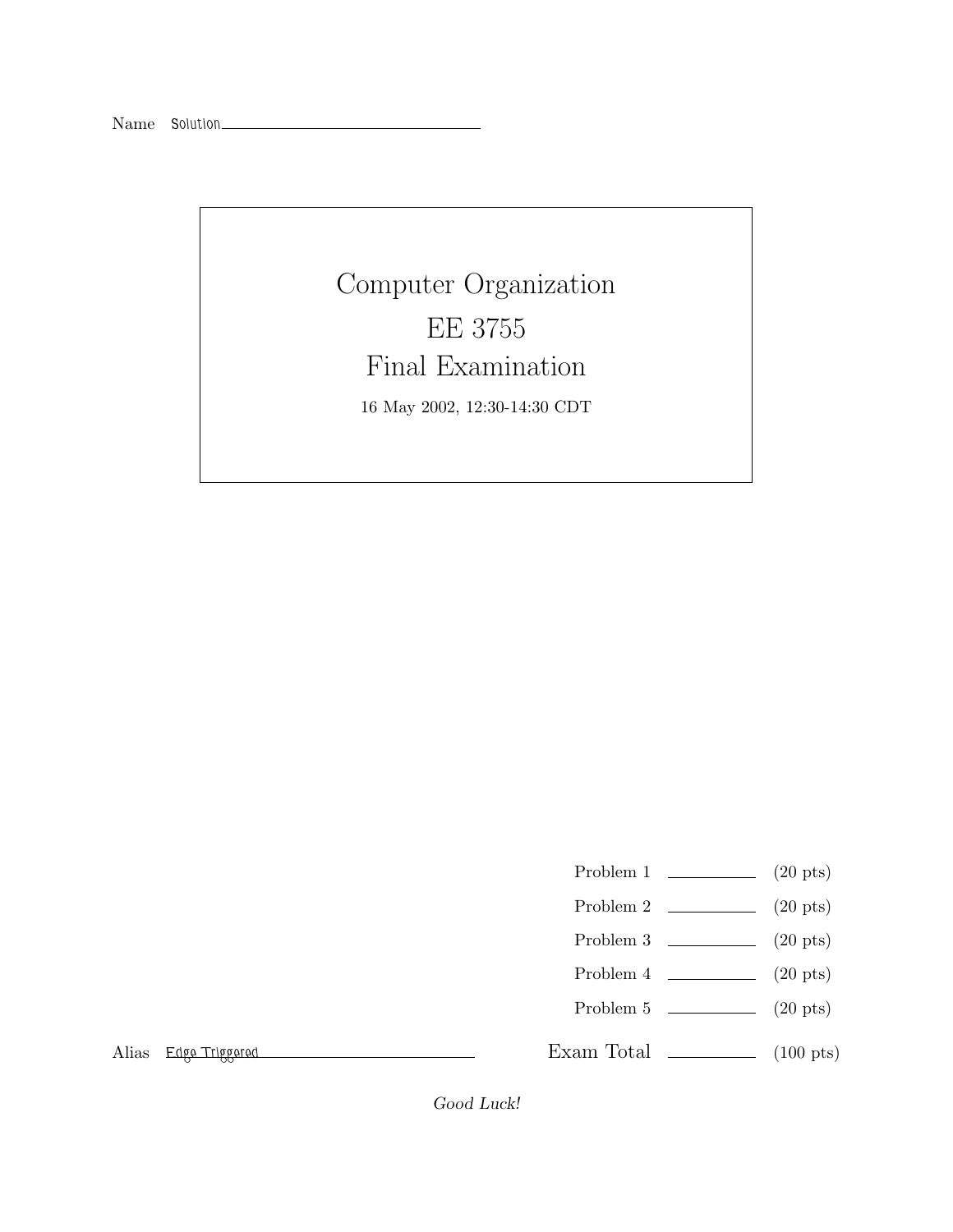Problem 1: The proposed (just for this exam) swap instruction swaps the contents of its register (GPR) operands. For example:

```
# Before: $4 = 123, $5 = 456
swap $4, $5
# After: $4 = 456, $5 = 123
```
Modify the MIPS implementation in the appendix so that it can execute the swap instruction. (20 pts)

 $\sqrt{\phantom{a}}$  Make up any field values that are needed.

MIPS registers cannot be written in the ID state.

At most one MIPS register can be written per cycle.

*Changed lines shown in the appendix.*

*Grading notes: Better solutions make fewer changes to the code, synthesize in to less hardware, and do not increase the critical path.* The simplest strategy is to add two new states, write rs in one  $(if(rs)gpr[rs] = rt_val)$  and rt in *the other. That would add a new path in to the register file. That is the approach used in the solution given here (at the end of the exam).*

*There is an existing path to the register file through the ALU. Several people tried using that path (not all of them did it for efficiency reasons) but none did it efficiently. The best way to use the ALU is to define two new ALU operations, Pass A (alu\_out = alu\_a) and Pass B (alu\_out = alu\_b). In decode assign alu\_a = rs\_val and alu\_b =* rt val*, just like other Type I instructions.*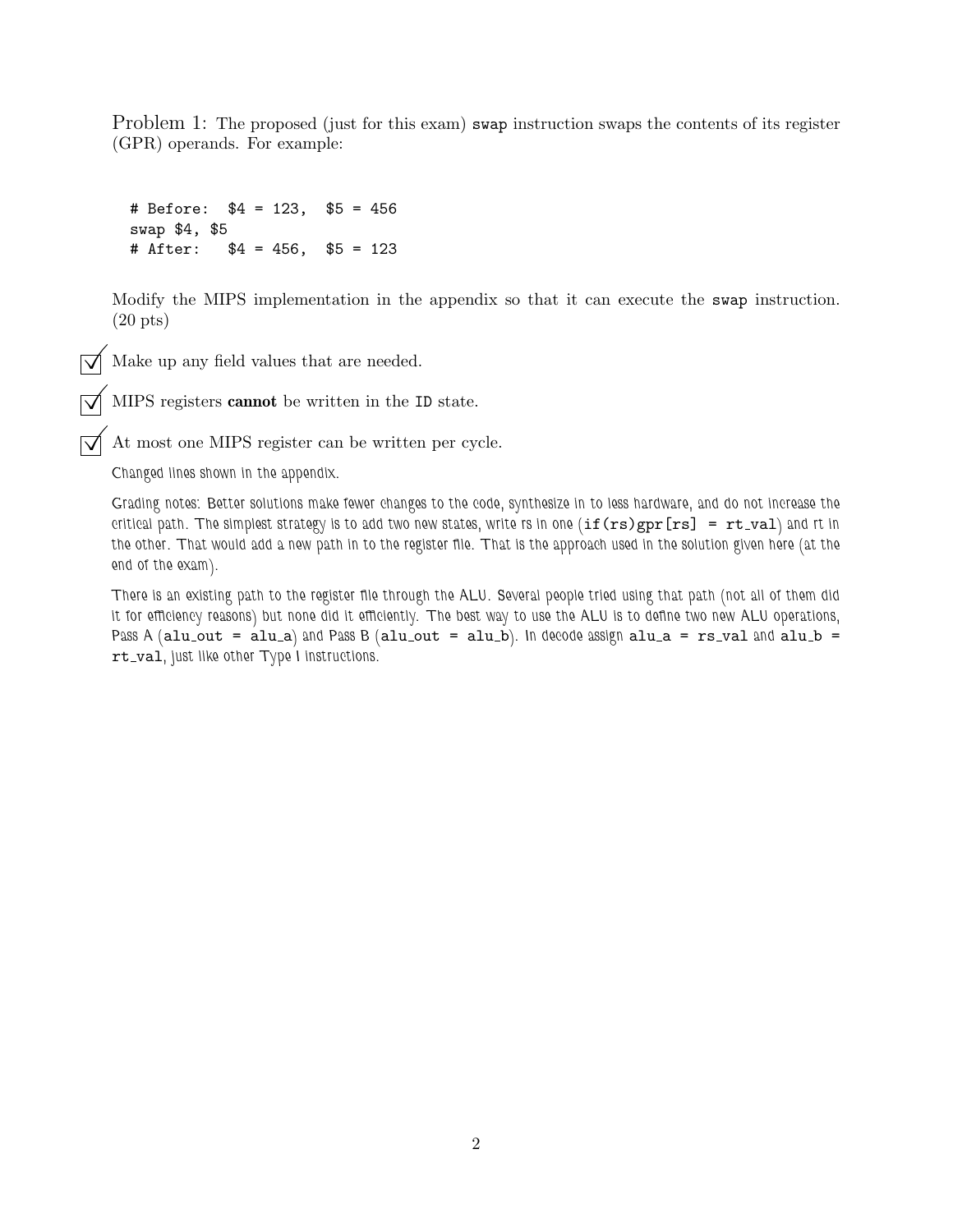Problem 2: The incomplete split procedure below copies a list of integers using a threshold. In the first part of the copy all numbers must be no greater than the threshold, in the second part all numbers must be above the threshold. For example, suppose the threshold were 5 and the list was 10,3,5,12,2. Then the copy would be: 3,5,2,10,12. Numbers in each part can be in any order, for example, the following is also a correct copy: 5,3,2,12,10. (20 pts)

Fill as many delay slots as possible.

The only pseudo instruction allowed is nop. Points will be deducted for obviously unnecessary instructions. *The solution appears below.* split: ## Register Usage # # \$a0: Procedure input: Address of start of list of integers (words). # \$a1: Procedure input: Number of integers. # \$a2: Procedure input: Threshold for splitting list. # \$a3: Procedure input: Address for copy (the list to be created). # No return value. # Any register can be modified. # A correct solution uses 17 instructions. More are okay. addi \$t1, \$a3, 0 # Start of new list. sll \$t2, \$a1, 2 add \$t4, \$a0, \$t2 # End of original list. add \$t2, \$t2, \$a3 # End of new list. LOOP: beq \$a0, \$t4, DONE lw \$t0, 0(\$a0) slt \$t3, \$a2, \$t0 bne \$t3, \$0, SMALL\_END addi \$a0, \$a0, 4 addi \$t2, \$t2, -4 j LOOP sw \$t0, 0(\$t2) SMALL\_END: sw \$t0, 0(\$t1) j LOOP addi \$t1, \$t1, 4 jr \$ra nop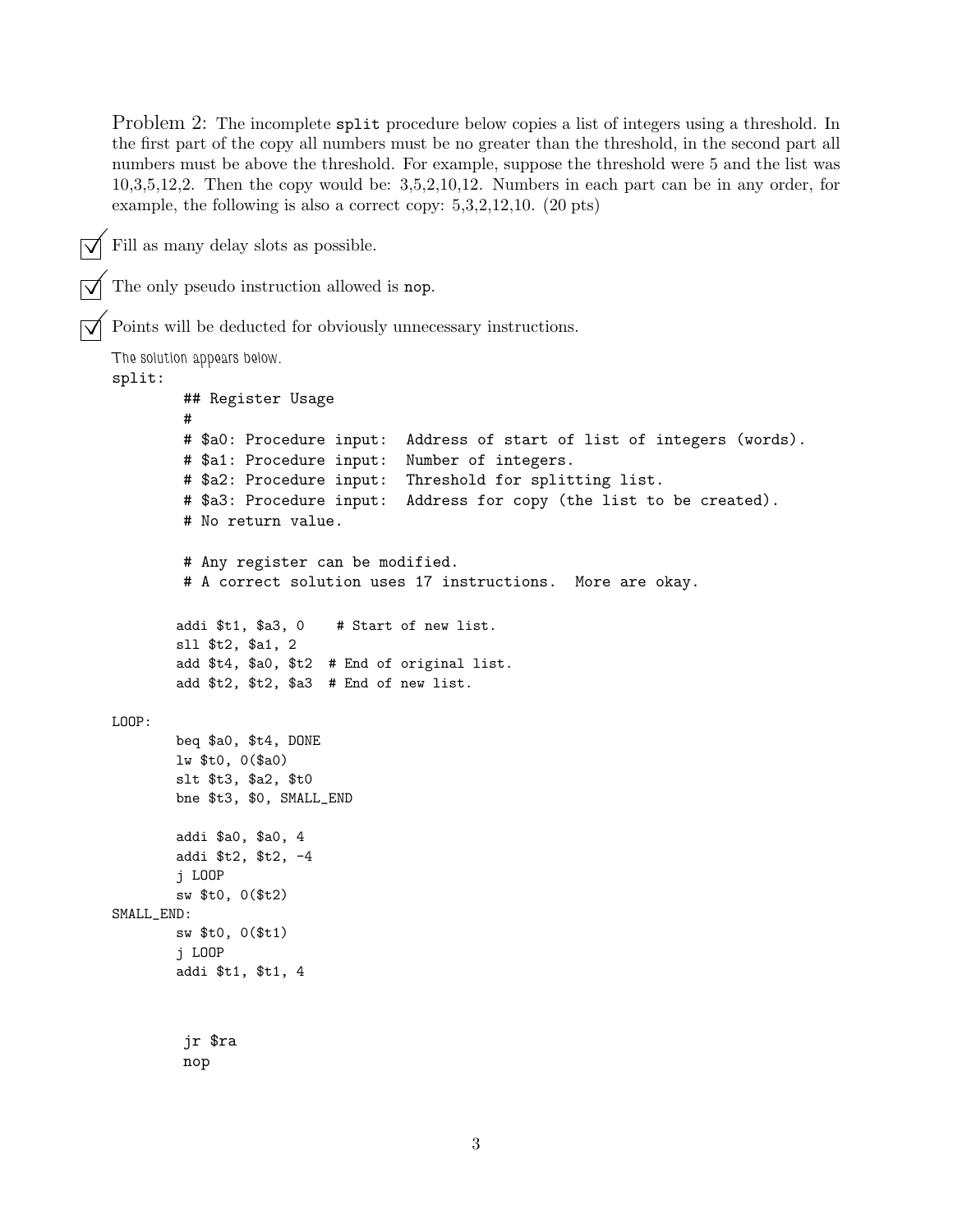Problem 3: The MIPS implementation in the appendix can execute two brand new instructions, xxx and yyy. So that you can find them quickly, some of the new lines added for these instructions have XXX or YYY comments in the right margin.

(*a*) What is xxx? (8 pts)

Choose a mnemonic (name) for xxx, show a possible assembly language syntax, and give a brief description of what it does.

```
naddi rt, rs, simmed
```

```
Instruction naddi writes gpr[rt] with simmed - gpr[rs].
```
Show an example of how xxx is used in an assembly language program, then show how the same thing is done using non-fictional MIPS instructions.

# Using nadd naddi \$t0, \$t1, 123 # Using existing instructions. sub \$at, \$0, \$t1 addi \$t0, \$at, 123

(*b*) What is yyy? (12 pts)

Choose a mnemonic (name) for yyy, show a possible assembly language syntax, and give a brief description of what it does.

addm simmed(rs), rt

*Instruction* addm *adds gpr[rt] to the half-word starting at address* gpr[rs]+simmed*. (That is,* mem[gpr[rs]+simmed] = mem[gpr[rs]+simmed] + gpr[rt]*.) Note: Because it both accesses memory and performs arithmetic this is not the kind of instruction one would add to MIPS or any other RISC ISA.*

Show an example of how yyy is used in an assembly language program, then show how the same thing is done using non-fictional MIPS instructions.

```
# Using yyy
addm 4($s1), $s2
# Existing instructions.
lh $at, 4($s1)
add $at, $at, $s2
sh $at, 4($s1)
```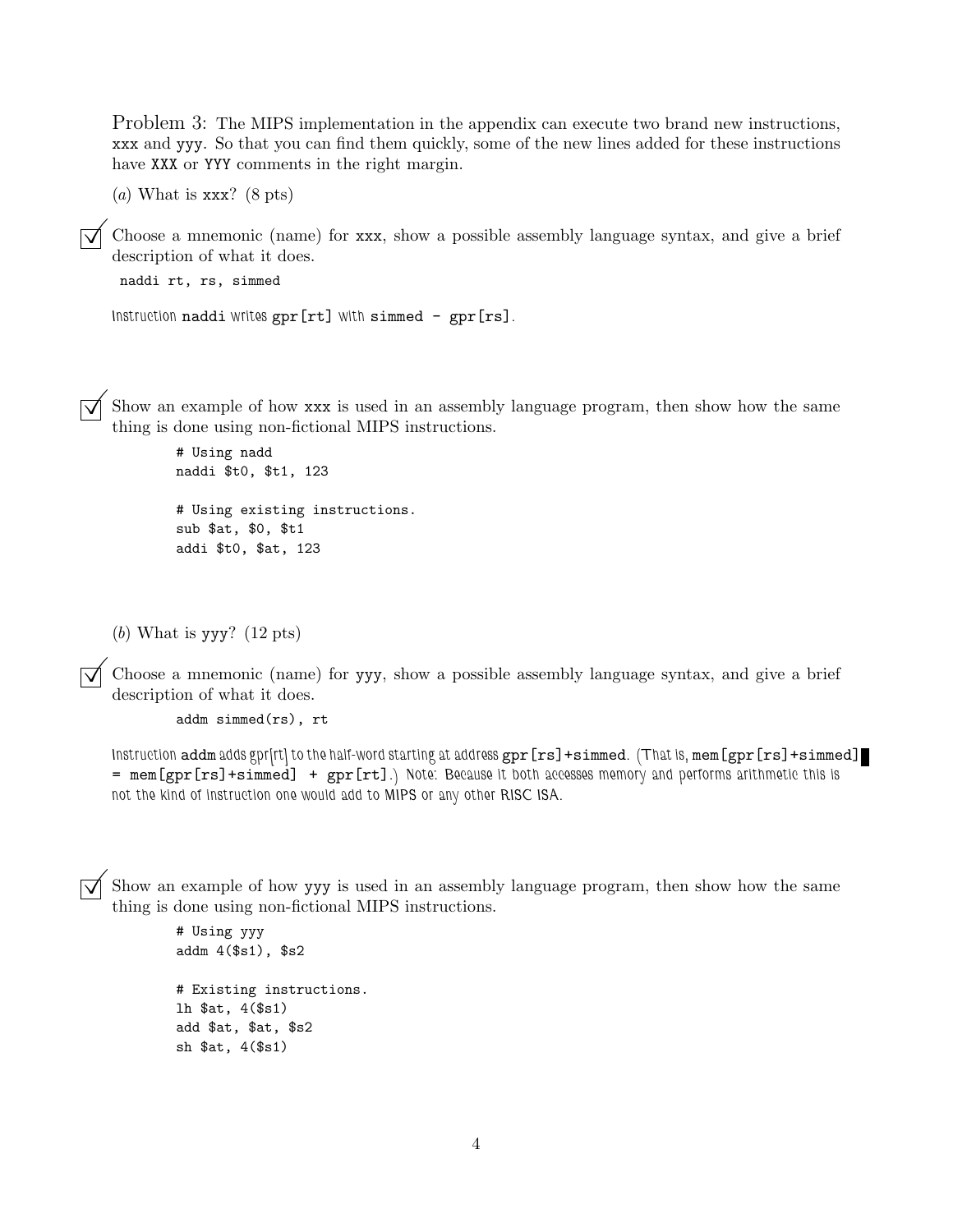Problem 4: Answer each synthesis question below.

(*a*) Show the hardware that will be synthesized for nnpc in the MIPS implementation at the end of the exam. Clearly show any registers and indicate whether they are edge- or level-triggered. All lines containing nnpc have an NNPC comment in the right margin. (12 pts)

*Here is the Verilog code where* nnpc *is assigned:*

```
npc = npc + 4;case( opcode )
 O_tyr :
   case( func )
     F_jr : nnpc = rs_val;endcase
 0_j : nnpc = {npc[31:28],ii,2'd0};
 0_jal : {gpr[31],nnpc} = {nnpc,npc[31:28],ii,2'd0};
endcase
bimmed = npc + (simmed \ll 2);
pc = npc; npc = nnpc;
```
*Consider the hardware with optimization. Note that by the time the last line is reached* nnpc *must be assigned one of three possible values,* npc+4*,* rs val*, and (for both the jump and jump and link) a concatenation of the high bits of* npc*, the* ii *field and two zeros. The synthesis program will use a three-input mux to select the correct value for* nnpc*. Because it is assigned to* nnpc *and not used again no register is needed for* nnpc*, though a register is needed for* npc*. The control input for the mux is computed from the* opcode *and* func *fields, in the solution below that is shown by an oval. The problem only asked about the logic for the* nnpc *value, but the solution below also shows inputs to the* npc *registers.*



*Without optimization the synthesis program might use two multiplexors, because there are two case statements. That*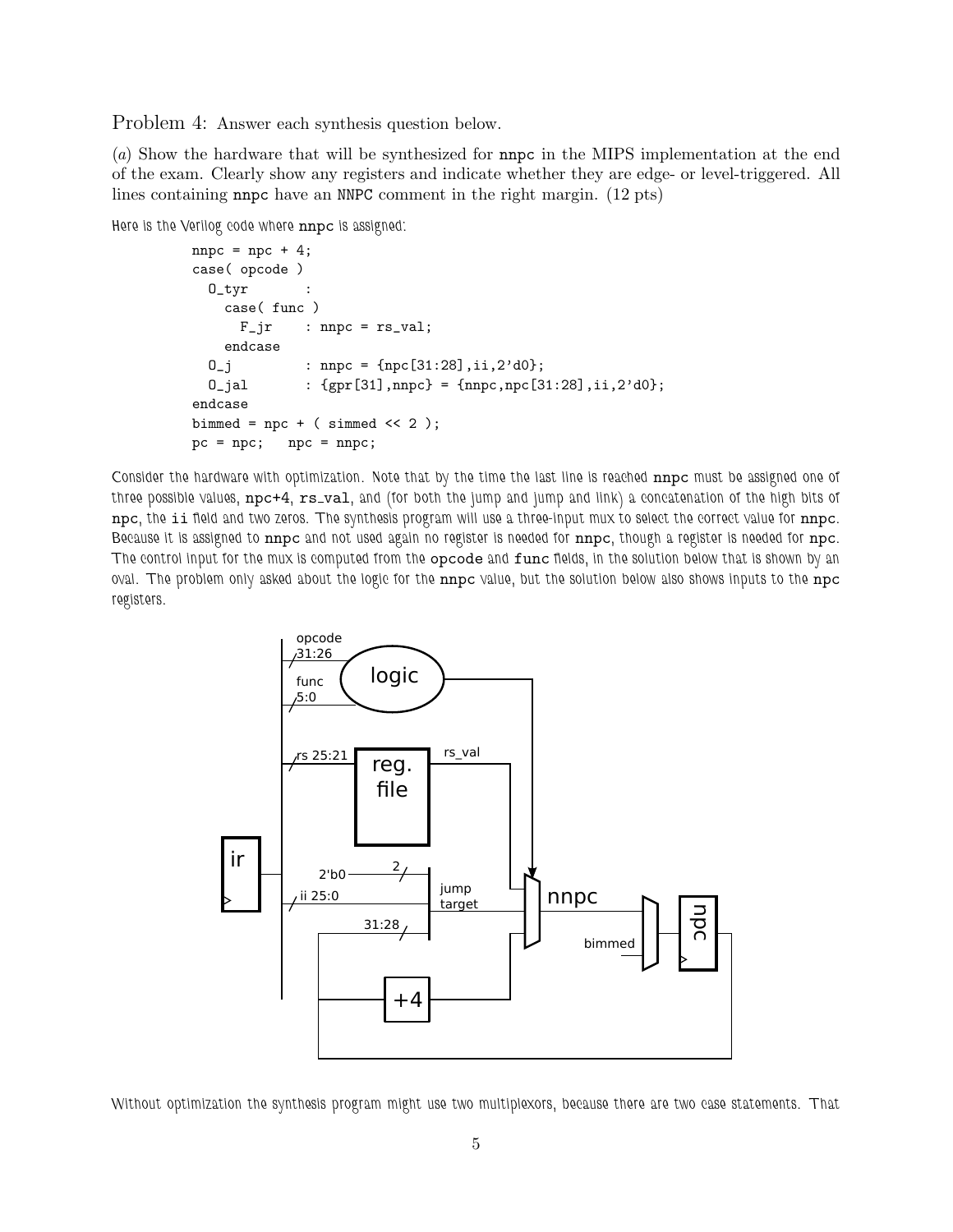*possibility is not illustrated.*

(*b*) A reasonable synthesis program would not synthesize a register for bndl but would synthesize a register for exc, both used in the ID state of the MIPS implementation. Why? (8 pts)

*No register is needed for* bndl *because there is no need to remember a value. That is, the value computed in the positive edge of a clock is used in the positive edge, but not after so there is no need to remember it.*

*A register is needed for* exc *because it is assigned in Form 2 code and its value is needed after the clock edge (in* exc*'s case because it is a module output).*

*Because the code for* NNPC*,* bndl*, and* exc *is in an always block in Form 2 it does not matter whether it is sometimes are always assigned, that only matters for Form 1.*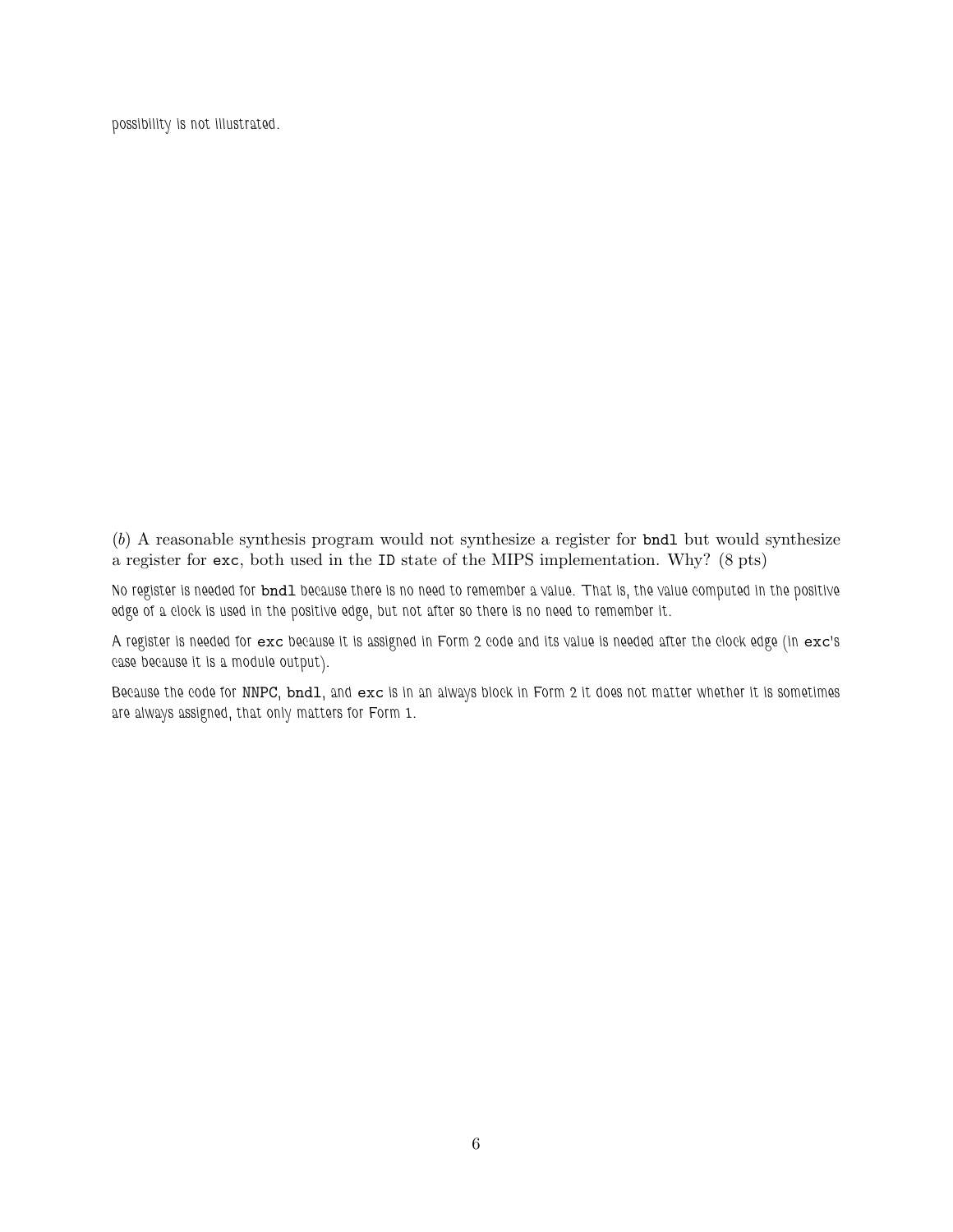Problem 5: Answer each question below.

(*a*) Show the intermediate values produced by the simple binary integer division algorithm when computing  $64_{16} \div 1a_{16}$ . Indicate the quotient and the remainder. (5 pts) Solution:

```
0x64 = 0110 0100
                                      0x1a = 0001 1010
                                     0110\ 0100 = 0x64- 1101 0000 = 0x1a << 3\overbrace{\hspace{2.5cm} \hspace{2.5cm} }^{\hspace{2.1cm} \hspace{2.5cm} \hspace{2.5cm} \hspace{2.5cm} \hspace{2.5cm} \hspace{2.5cm} } 00110 0100 Unchanged
                                - 0110 1000 = 0x1a << 2
                                      \overbrace{ }^{0}0110 0100 Unchanged
                                - 0011 0100 = 0x1a << 1
                                      \sim 001
                                     0011 0000 Subtract
                                - 0001 1010 = 0x1a << 0
                                      \overbrace{ }^{\bullet\bullet\bullet\bullet\bullet\bullet\bullet\bullet\bullet\bullet} \qquad \qquad \overbrace{ }^{\bullet\bullet\bullet\bullet\bullet\bullet\bullet} \qquad \qquad \overbrace{ }^{\bullet\bullet\bullet\bullet\bullet\bullet\bullet} \qquad \qquad \overbrace{ }^{\bullet\bullet\bullet\bullet\bullet\bullet\bullet\bullet} \qquad \qquad \overbrace{ }^{\bullet\bullet\bullet\bullet\bullet\bullet\bullet\bullet\bullet\bullet} \qquad \qquad \overbrace{ }^{\bullet\bullet\bullet\bullet\bullet\bullet\bullet\bullet\bullet\bullet\bullet} \qquad \qquad \overbrace{ }^{\bullet\bullet\bullet\bullet\bullet\bullet\bullet\bullet\bullet\bullet\bullet} \qquad \qquad \Remainder -> 0001 0110 Subtract 0011 <- Quotient
```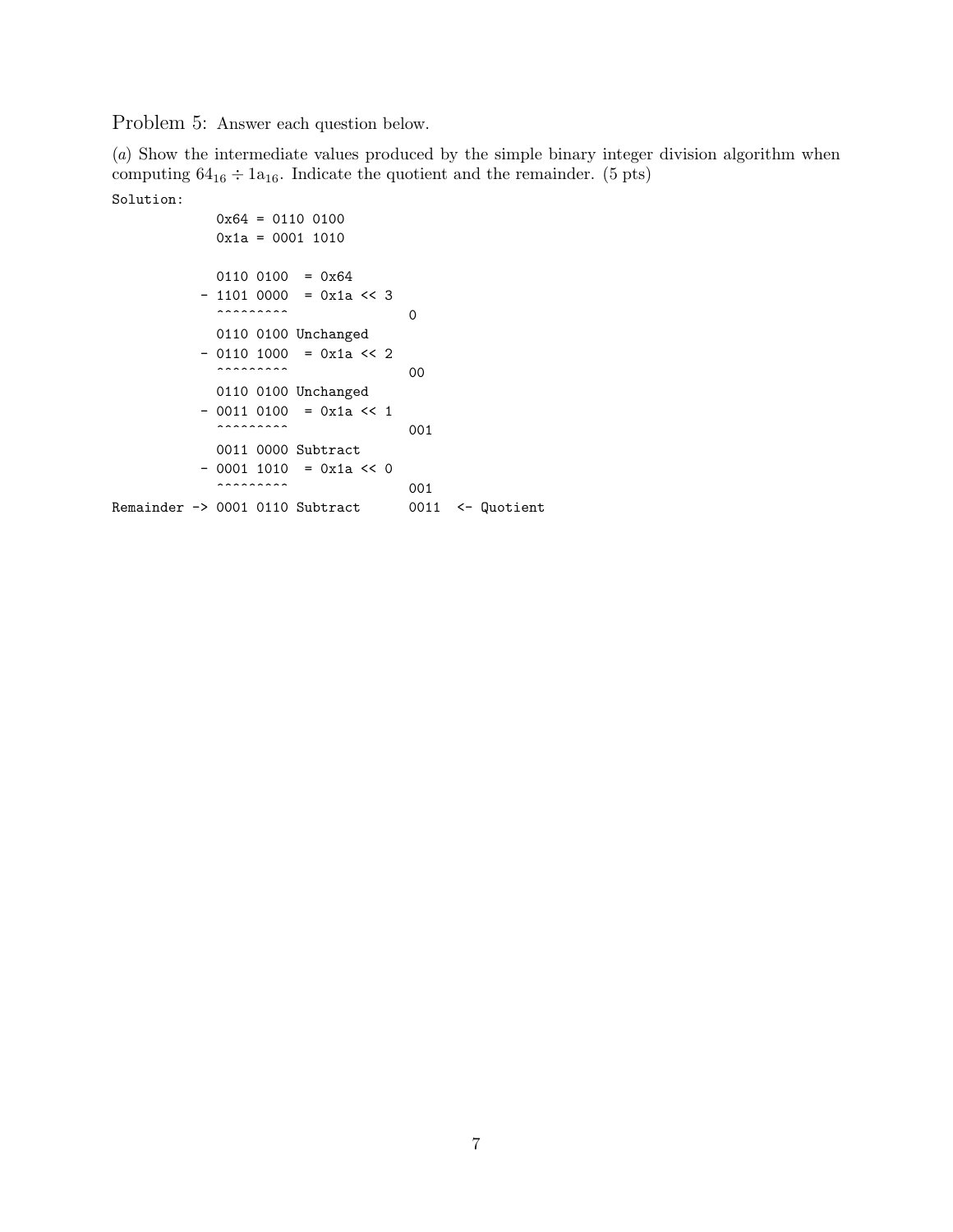(*b*) Modify the multiplier below so that it uses 16-bit adder module add16 to do the partial-product addition (on the if( lsb ) line). Module add16 has two 16-bit inputs and a 16-bit output and performs an unsigned addition using combinational logic. (5 pts)

Show the instantiation of the adder.

Declare any new wires or registers that are used.

Use it to perform the addition.

*Solution appears below. Note that* product *is shifted at the end of the cycle but is needed at an input to the adder near the beginning of the cycle and so one is added to the bit indices (30:15).*

```
module streamlined_mult(product,ready,multiplier,multiplicand,start,clk);
   input [15:0] multiplier, multiplicand;
```

```
input start, clk;
output product;
output ready;
reg [31:0] product;
reg [4:0] bit;
wire ready = !bit;
initial bit = 0;
wire [15:0] sum; // Sol
add16 ppadder(sum,product[31:16],multiplicand); // Sol
always @( posedge clk )
 if( ready && start ) begin
   bit = 16;
   product = \{ 16' d0, multiplier \};end else if( bit ) begin:A
   reg lsb;
   lsb = product[0];product = product >> 1;
   bit = bit - 1;
   if( lsb ) product[31:15] = sum; // Sol
   // if( \text{lsb} ) product[31:15] = product[30:15] + multiplicand; // Sol
```
end

endmodule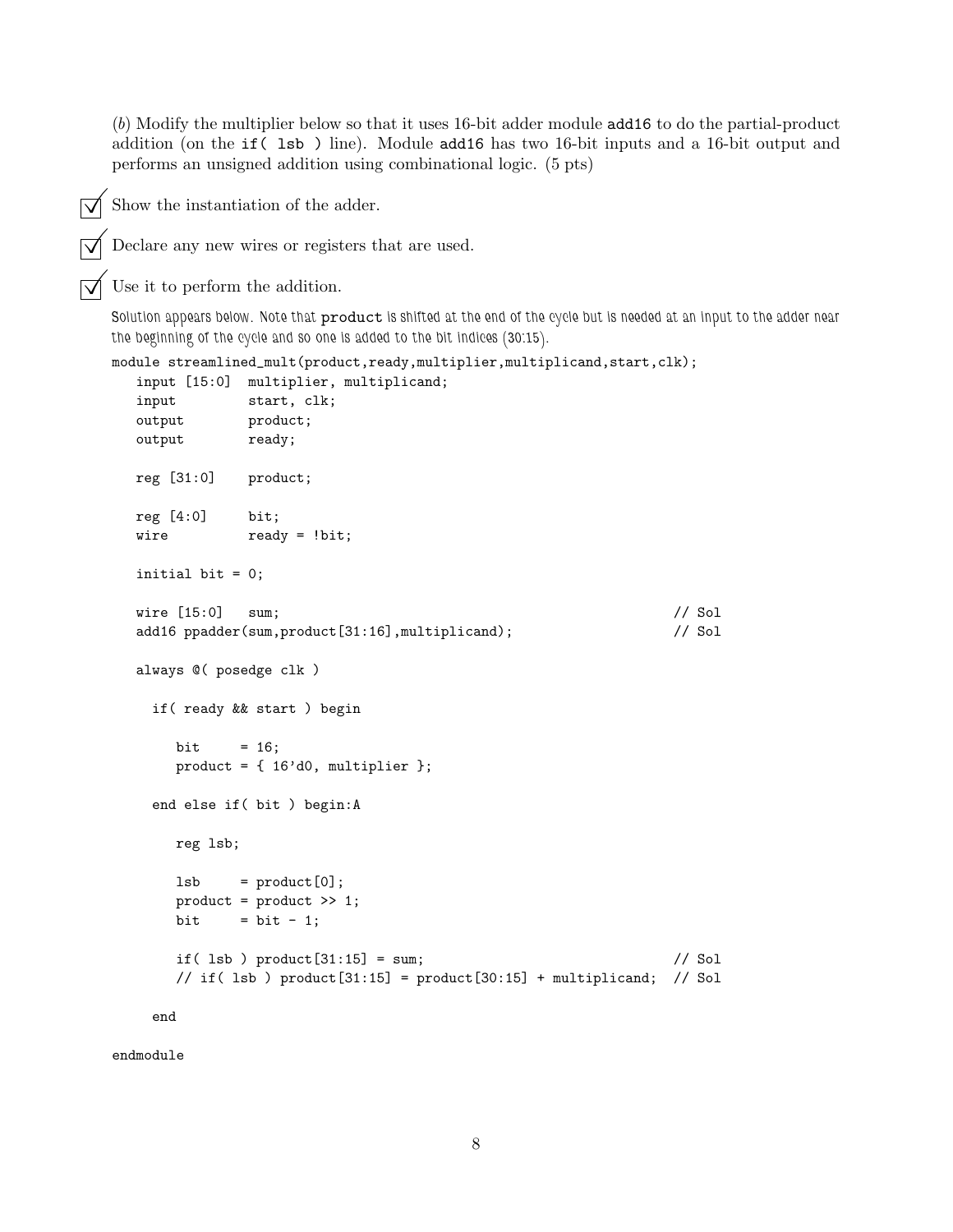(*c*) Write the assembly language for the following MIPS instruction: 01d8202516. *Hint: The MIPS implementation in the appendix should be helpful.* (5 pts)

Be sure to include any registers and immediates present. Register numbers are okay.

```
0x01d82025
= 0000 0001 1101 1000 0010 0000 0010 0101
= 000000 01110 11000 00100 00000 100101
 opcode rs rt rd sa func
 Since opcode is zero must by type R.
 or $4, $14, $24
```
(*d*) Convert 6.3125 to an IEEE 754 single-precision–encoded floating point number. Show the number in hexadecimal. The following might be helpful:  $\frac{1}{2} = 0.5$ ,  $\frac{1}{4} = 0.25$ ,  $\frac{1}{8} = 0.125$ ,  $\frac{1}{16} = 0.0625$ ,  $\frac{1}{32} = 0.03125.$  (5 pts)

$$
6.3125
$$
  
=110.0101  
=1.100101 × 2<sup>2</sup>

*Biased exponent is* 127 + 2 = 129*. Putting everything together:*

Sign: 0 (positive) Biased Exponent:  $129 = 128 + 1 = 2^7 + 1 = 1000 0001$ Significant: 100101 (Drop most significant 1) 0 1000 0001 100101 000...  $= 0100 0000 1100 1010 0000 ...$ 

```
= 0x40ca 0000
```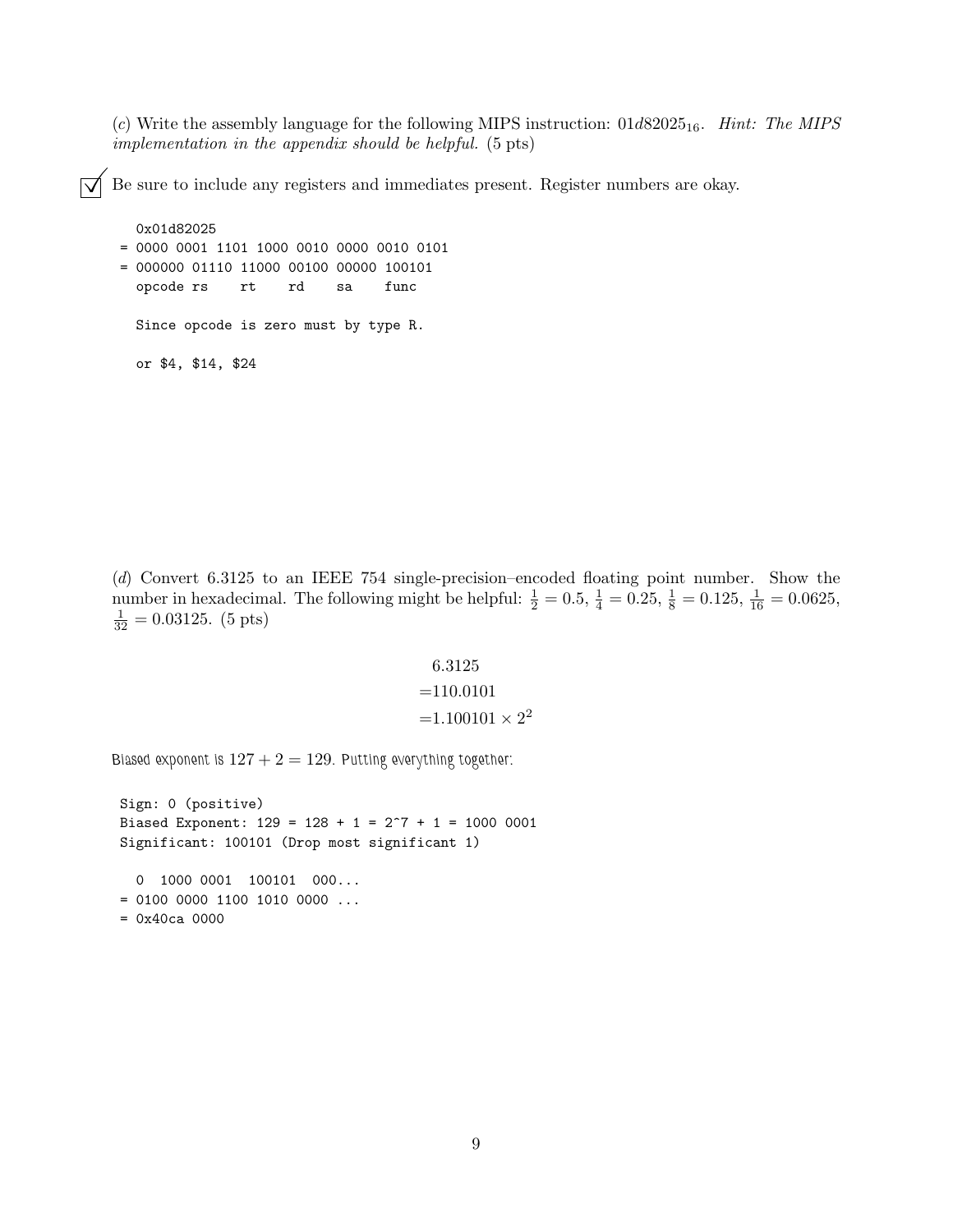EE 3755 Spring 2002 Final Exam Appendix Hardwired Control MIPS Implementation

 $\sqrt{\phantom{a}}$  Name:

```
Lines changed for Problem 1 have Prob 1 on the right side.
module cpu(exc,data_out,addr,size,we,data_in,mem_error_in,reset,clk);
  input [31:0] data_in;
  input [2:0] mem_error_in;
  input reset, clk;
  output [7:0] exc;
  output [31:0] data_out, addr;
  output [1:0] size;
  output we;
  wire [31:0] data_out;
  reg [31:0] addr;
  reg [1:0] size;
  reg we;
  reg [7:0] exc;
  reg [31:0] pc, npc, nnpc, npc_plus_4;
  reg [31:0] ir;
  wire [5:0] opcode, func;
  wire [4:0] rs, rt, rd, sa;
  wire [15:0] immed;
  wire [25:0] ii;
  reg [31:0] gpr [0:31];
  wire [31:0] simmed, uimmed;
  wire [31:0] limmed;
  reg [31:0] bimmed;
  reg [3:0] state, state_after_me; // Prob 1
  reg [4:0] dst;
  reg [74:0] bndl;
  reg [31:0] rs_val, rt_val, sa_val;
  parameter F_add = 6'h20;
  parameter F_sll = 6'h0;
  parameter F_srl = 6'h2;
  parameter F_sub = 6'h22;
  parameter F_or = 6'h25;
  parameter F_{ir} = 6'h8;parameter F_swp = 6'h26; // Prob 1
```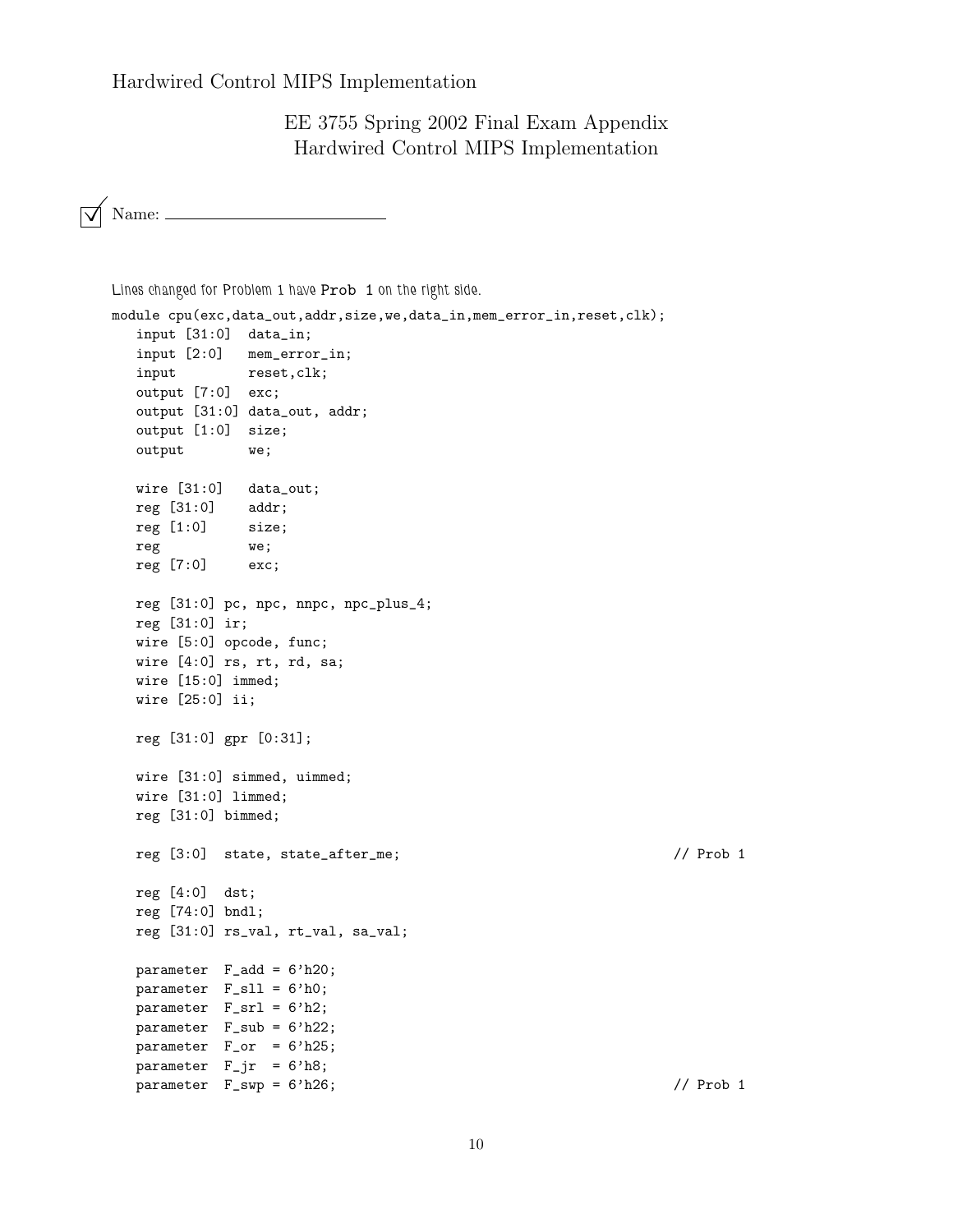```
parameter O_tyr = 6'h0;
parameter O_addi = 6'h8;
parameter 0_j = 6'h2;
parameter 0_jal = 6'h3;
parameter 0_{\text{beq}} = 6'h4;
parameter O_bne = 6'h5;
parameter O_slti = 6'ha;
parameter 0 andi = 6'hc;
parameter O_ori = 6'hd;
parameter O_lui = 6'hf;
parameter 0_l w = 6'h23;parameter 0_1bu = 6'h24;
parameter 0_1b = 6'h20;
parameter O_sw = 6'h2b;
parameter 0<sub>sb</sub> = 6'h28;parameter O_xxx = 6'h29; // XXX
parameter 0_yyy = 6'h2a; // YYY
// Control Signal Value Names
parameter OP_nop = 6'd0;
parameter OP_sll = 6'd1;
parameter OP_srl = 6'd2;
parameter OP_add = 6'd3;
parameter OP_sub = 6'd4;
parameter 0P_orr = 6'dB;parameter OP<sub>and</sub> = 6'd6;
parameter 0P_slt = 6'd7;
parameter OP_seq = 6'd8;
parameter OP_sne = 6'd9;
parameter 0P_{xxxx} = 6' d10; // XXX
parameter ST_if = 1; // Instruction Fetch
parameter ST_id = 2; // Instruction Decode
parameter ST_ex = 3; // Executing Arithmetic or Logical Instruction
parameter ST_eb = 4; // Executing Branch (Computing condition.)
parameter ST_ea = 5; // Executing Memory (Computing address.)
parameter ST_me = 6; // Performing load or store.
parameter ST_yy = 7; // YYY
parameter \tST_s1 = 8; // Prob 1
parameter ST_S2 = 9; // Prob 1
parameter R0 = 5'd0; // Neat constant for register 0's register number.
wire [31:0] alu_out;
reg [31:0] alu_a, alu_b;
reg [5:0] alu_op;
alu our_alu(alu_out, alu_a, alu_b, alu_op);
reg [1:0] me_size;
```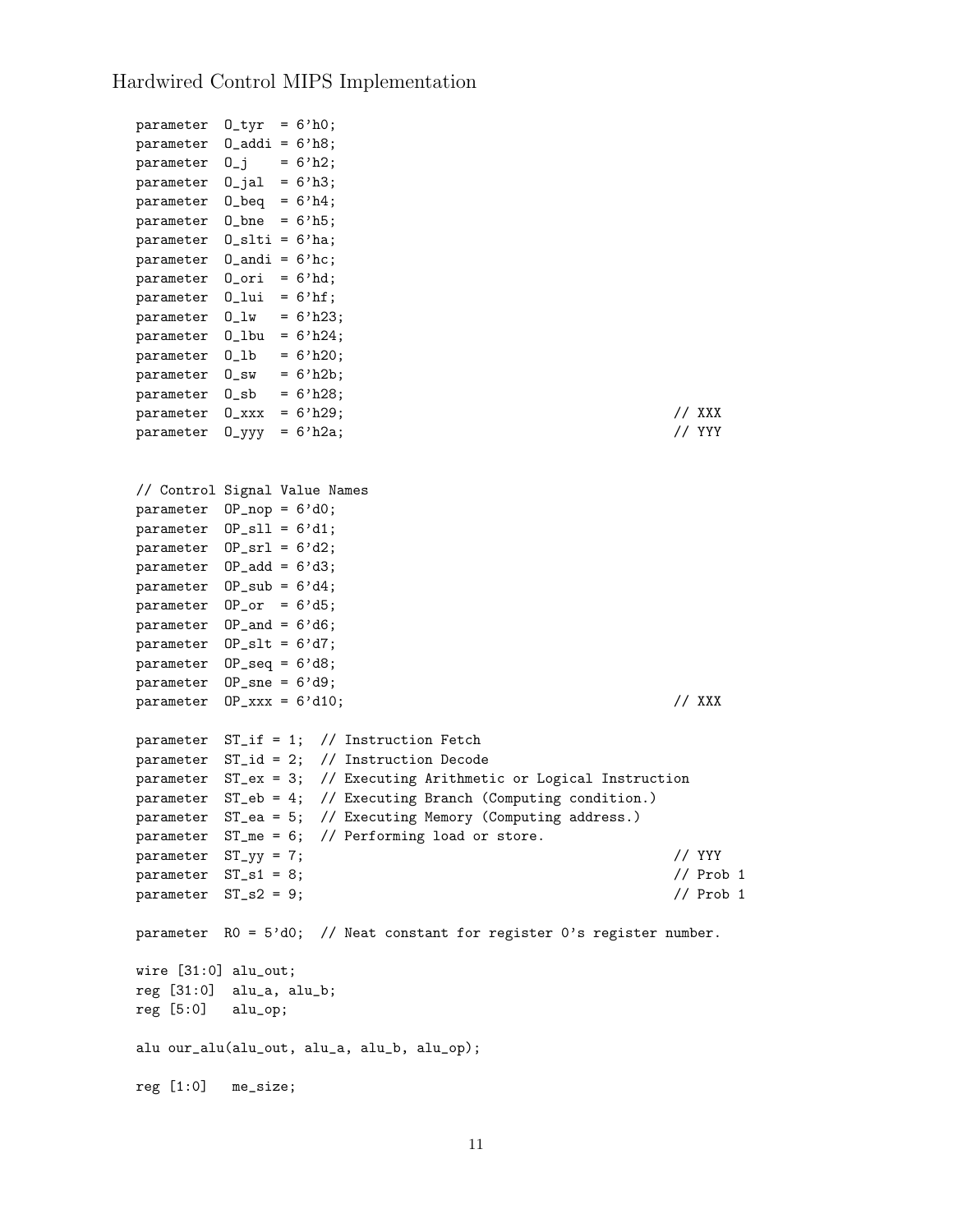```
reg me_we, me_se;
reg [31:0] ma, md; // YYY
assign data_out = state == ST_yy ? alu_out : rt_yal; // YYY
always @( state or pc or alu_out or me_we or me_size or ma )
 case( state )
   ST\_if: begin addr = pc; size = 3; we = 0; end
   ST_me: begin addr = alu_out; size = me_size; we = me_we; end
   ST_yy: begin addr = ma; size = me_size; we = 1; end // YYY
   default: begin addr = pc; size = 0; we = 0; end
  endcase
assign immed = ir[15:0];
assign {opcode, rs, rt, rd, sa, func} = ir;
assign ii = ir[25:0];
assign simmed = {immed[15]} ? 16'hffff : 16'h0, immed};
assign uimmed = {16'h0, immed};
assign limmed = { immed, 16'h0 {};
always @( posedge clk )
 if( reset ) begin
    state = ST\_if;
    pc = 'h400000;\text{npc} = \text{pc} + 4;exc = 0;end else
case( state )
 /// IF: Instruction Fetch
 ST_if:
   begin
     ir = data_in;
      state = ST_id;
   end
  /// Instruction Decode
 ST_id:
   begin
      rs\_val = gpr[rs];rt_val = gpr[rt];sa\_val = \{ 27' d0, sa \};case( opcode )
        O_tyr:
          case( func )
            F\_add: bndl = {rd, rs_val, OP_add, rt_val };
            F_swp: bndl = {rs, rs_val, OP_add, rt_val }; // Prob 1
```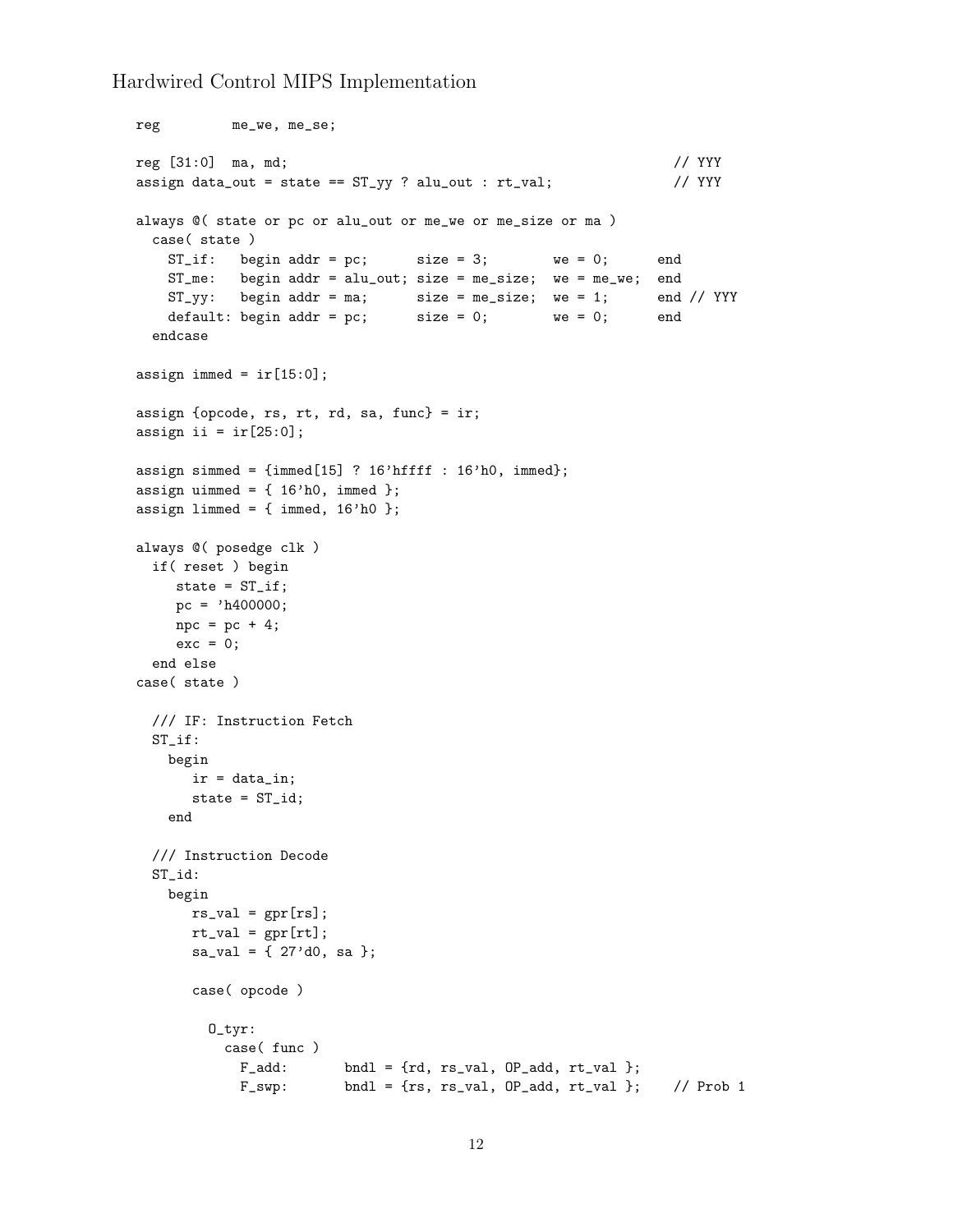```
F\_sub: bndl = {rd, rs_val, OP_sub, rt_val };
     F_s11: bndl = {rd, sa_val, OP_sll, rt_val };
     F_jr: bndl = {R0, rs_val, OP_add, rt_val }; // Dummy
     default: exc = 1;
   endcase
 0_addi: bndl = {rt, rs_val, 0P_add, simmed };
 0<sub>andi</sub>: bndl = {rt, rs_val, 0P<sub>-</sub>and, uimmed };
 0_1xxx: bndl = {rt, rs_val, OP_xxx, simmed }; // XXX
 0_yyy: bndl = {R0, rs_val, OP_add, simmed }; // YYY
 0_ori: bndl = {rt, rs_val, 0P_or, uimmed };
 0_1ui: bndl = {rt, rs_val, OP_or, limmed };
 0_\text{.} bndl = {R0, rs_\text{.}val, 0P_\text{.}sne, rt_\text{.}val };
 0_{\text{red}}: bndl = {R0, rs_val, OP_seq, rt_val };
 0_l,0_l,0_l,0_l,0_l and 1 = \{rt, rs_lval, 0P<sub>r</sub>add, simmed };0_jal, 0_j: bndl = {R0, rs_val, OP_sll, simmed }; // Dummy
 0_sb: bndl = {R0, rs_val, OP_add, simmed };
 default: exc = 1;
endcase
{dst, alu_a, alu_op, alu_b } = bndl;
case( opcode )
 0_1b: begin me_size = 1; me_se = 1; me_we = 0; end
 0_lbu: begin me_size = 1; me_se = 0; me_we = 0; end
 0_s: begin me_size = 1; me_se = 0; me_we = 1; end
 0_l w: begin me_size = 3; me_se = 0; me_we = 0; end
 0_yyy: begin me_size = 2; me_se = 0; me_we = 0; end // YYY
 default: begin me_size = 0; me_se = 0; me_we = 0; end
endcase
case( opcode )
 O_{\text{V}}yy: state_after_me = ST_{\text{V}}y; // YYY
 default: state_after_me = ST_if;
endcase
case( opcode )
 O_tyr:
   case( func )
     F_jir: state = ST_jif;
     F_swp: state = ST_s1; // Prob 1
     default: state = ST_ex;
   endcase
 O_beq,O_bne: state = ST_eb;
 O_sb,O_lb,O_lbu,O_lw,O_yyy:
              state = ST_ea;
 0_j, 0_jal: state = ST_iif;
 default: state = ST_ex;
endcase
```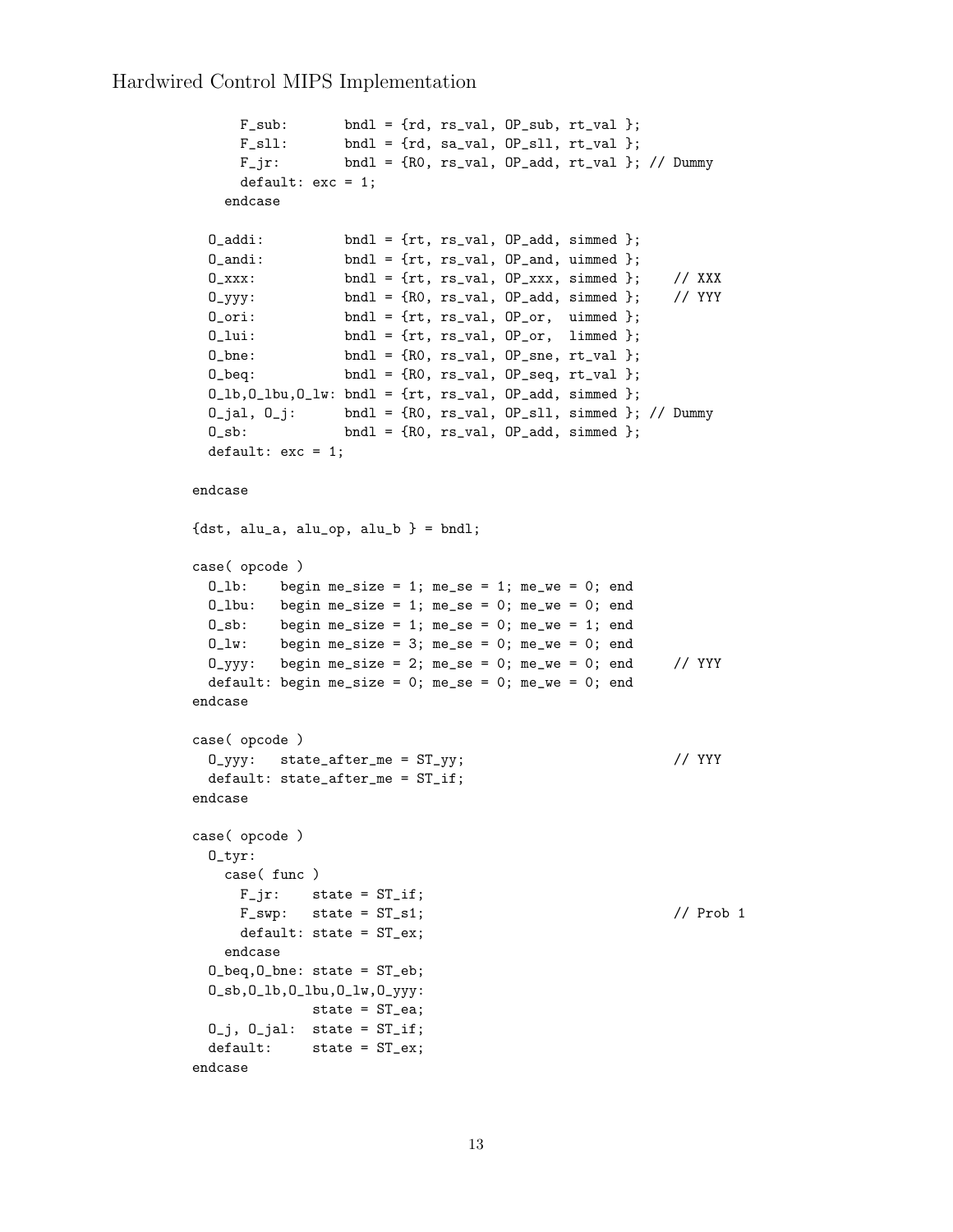```
npc-plus_4 = npc + 4;
  case( opcode )
   0\_tyr :
     case( func )
     F_jr : nnpc = rs_val;default : nnpc = npc_plus_4;
    endcase
    0_j : nnpc = {npc[31:28],ii,2'd0};
   0_jal : {gpr[31],nnpc} = {npc_plus_4,npc[31:28],ii,2'd0};
    default : nnpc = npc_plus_4;
  endcase
  bimmed = npc + (simmed << 2);pc = npc;
  npc = nnpc;
 end
ST\_s1: // Prob 1
 begin // Prob 1
  if( rs ) gpr[rs] = rt_val; // Prob 1
  state = ST_s2; // Prob 1end // Prob 1
ST_s2: // Prob 1
 begin // Prob 1
  if( rt ) gpr[rt] = rs_val; // Prob 1
  state = ST_iif; // Prob 1end // Prob 1
/// EX: Execute
ST_ex:
 begin
  if( dst ) gpr[dst] = alu_out;
  state = ST_if;end
/// EXB: Execute Branch
ST_eb:
 begin
  if( alu_out[0] ) npc = bimmed;
  state = ST_if;end
/// EA: Effective Address
ST_ea:
 begin
  state = ST_me;
  ma = alu_out; // YYY
 end
```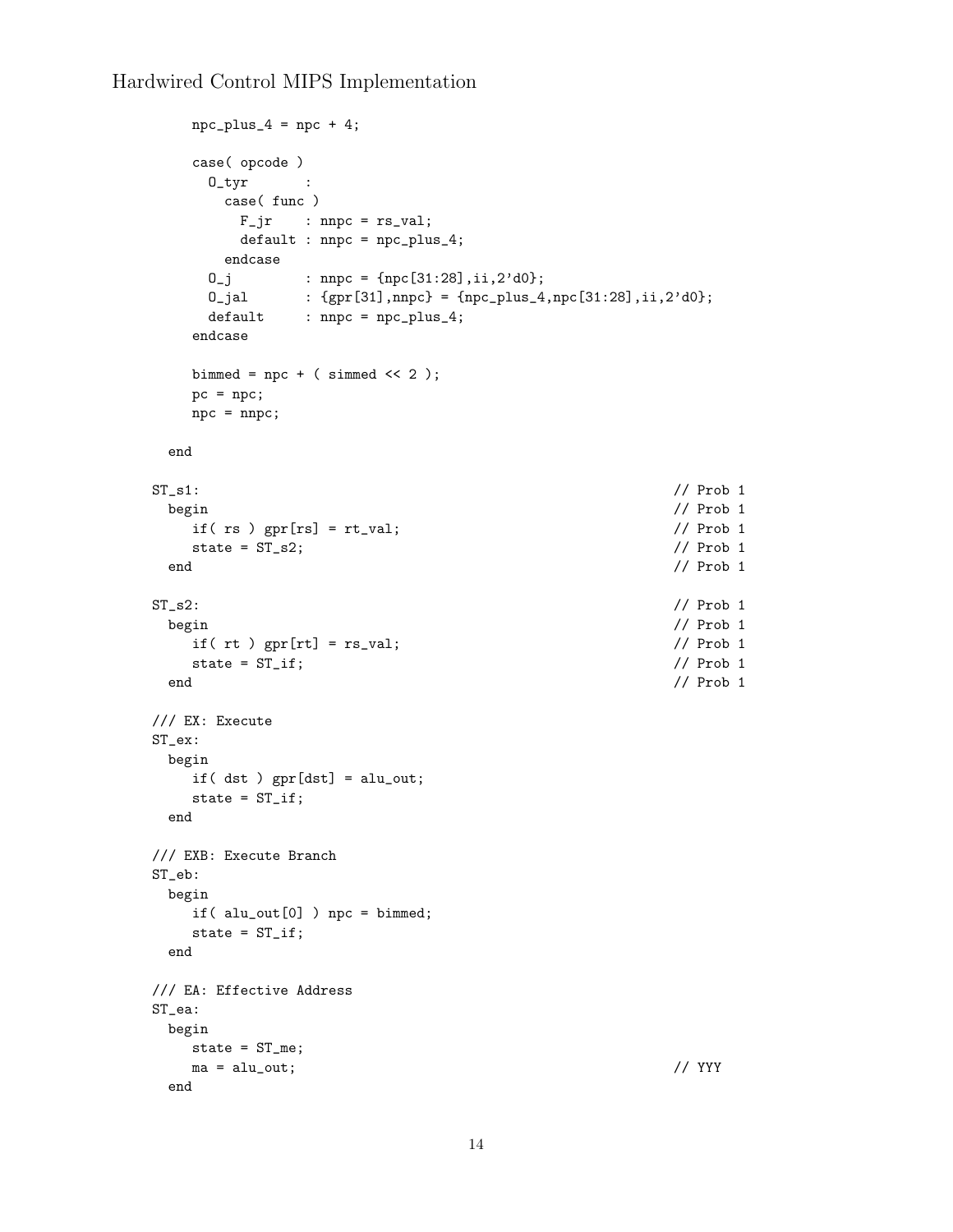```
/// ME: Memory
    ST_me:
      begin
         case( size )
          1: md = { me_se & data_in[7] ? 24'hffffff : 24'h0, data_in[7:0] };
          2: md = { me_se & data_in[15] ? 16'hffff : 16'h0, data_in[15:0] };
          3: md = data_in;
         endcase
         if( dst != 0 ) gpr[dst] = md;alu_a = md; alu_b = rt_val; // YYY
         state = state_after_me; // YYY
      end
    /// YYY
    ST_{-}yy:
      begin
         state = ST_if;end
  endcase
endmodule
module alu(alu_out, alu_a, alu_b, alu_op);
  output [31:0] alu_out;
  input [31:0] alu_a, alu_b;
  input [5:0] alu_op;
  reg [31:0] alu_out;
  // Control Signal Value Names
  parameter OP_nop = 6'd0;
  parameter 0P_sll = 6'd1;
  parameter OP_srl = 6'd2;
  parameter OP_add = 6'd3;
  parameter OP_sub = 6'dd;
  parameter 0P_orr = 6'dB;parameter OP<sub>and</sub> = 6'd6;
  parameter OP_slt = 6'd7;
  parameter OP_seq = 6'd8;
  parameter OP_sne = 6'd9;
  parameter 0P_{xxxx} = 6' d10; // XXX
  always @( alu_a or alu_b or alu_op )
    case( alu_op )
      OP_{\text{xxxx}} : alu_out = -alu_a + alu_b; // XXX
      OP\_add : alu\_out = alu\_a + alu\_b;OP<sub>and</sub> : alu_out = alu_a & alu_b;
      OP_or : alu_out = alu_a | alu_b;
      OP\_sub: alu_out = alu_a - alu_b;
```